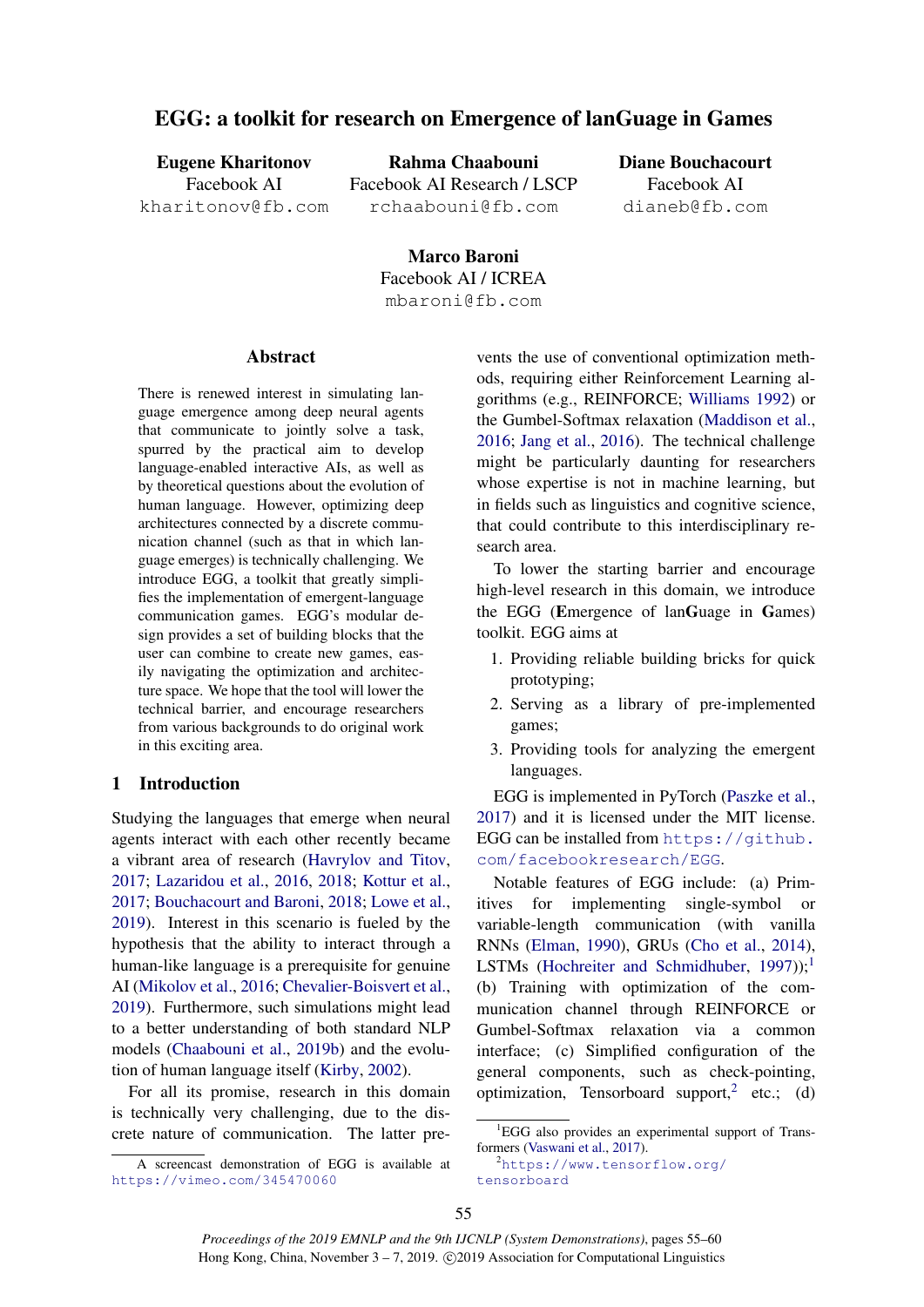A simple CUDA-aware command-line tool for hyperparameter grid-search.

## 2 EGG's architecture

In the first iteration of EGG, we concentrate on a simple class of games, involving a single, unidirectional (Sender  $\rightarrow$  Receiver) message. In turn, messages can be either single-symbol or multisymbol variable-length sequences. Our motivation for starting with this setup is two-fold. First, it corresponds to classic signaling games [\(Lewis,](#page-5-12) [1969\)](#page-5-12), it already covers a large portion of the literature (e.g., 5 out of 6 relevant studies mentioned in Introduction) and it allows exploring many interesting research questions. Second, it constitutes a natural first step for further development; in particular, the majority of components should remain useful in multi-directional, multi-step setups.

### 2.1 Design principles

As different training methods and architectures are used in the literature, our primary goal is to provide EGG users with the ability to easily navigate the space of common design choices.

Building up on this idea, EGG makes switching between Gumbel-Softmax relaxation-based and REINFORCE-based training effortless, through the simple choice of a different wrapper. Similarly, one can switch between one-symbol communication and variable-length messages with little changes in the code. $3$ 

We aim to maintain EGG minimalist and "hackable" by encapsulating the user-implemented agent architectures, the Reinforce/GS agent wrappers and the game logic into PyTorch modules. The user can easily replace any part.

Finally, since virtually any machine-learning experiment has common pieces, such as setting the random seeds, configuring the optimizer, model check-pointing, etc., EGG pre-implements many of them, reducing the necessary amount of boilerplate code to the minimum.

### 2.2 EGG design

EGG, in its first iteration, operates over the following entities. Firstly, there are two distinct agent roles: Sender and Receiver. Sender and Receiver

<span id="page-1-1"></span>

Figure 1: Example of EGG's game flow when using REINFORCE. White boxes (Sender and Receiver) represent the user-implemented agent architectures. The colored boxes are EGG-provided wrappers that implement a REINFORCE-based scenario. For example, *SymbolGameReinforce* is an instance of the Game block. It sets up single-symbol Sender/Receiver game optimized with REINFORCE. To use Gumbel-Softmax relaxation-based training instead, the user only has to change the EGG-provided wrappers.

are connected via a one-directional communication channel from the former to the latter, that has to produce the game-specific output.

The next crucial entity is Game. It encapsulates the agents and orchestrates the game scenario: feeding the data to the agents, transmitting the messages, and getting the output of Receiver. Figure [1](#page-1-1) illustrates EGG's game flow in a specific example. Game applies a user-provided loss function, which might depend on the outputs of Receiver, the message transmitted, and the data. The value of the loss is minimized by a fourth entity, Trainer. Trainer also controls model checkpointing, early stopping, etc.

The Trainer and Game modules are preimplemented in EGG. In a typical scenario, the communication method (single or multiple symbol messages) will be implemented by EGG-provided wrappers. As a result, what is left for the user to implement consists of: (a) the data stream, (b) core (non-communication-related) parts of the agents, (c) the loss. The data interface that is expected by Trainer is an instance of the standard PyTorch data loader utils.data.DataLoader.

To implement Sender, the user must define a module that consumes the data and outputs a tensor. On Receiver's side, the user has to implement a module that takes an input consisting of a message embedding and possibly further data, and generates Receiver's output.

Section [4](#page-2-0) below provides examples of how to implement agents, choose communication and optimization type, and train a game.

<span id="page-1-0"></span> $3$ This also proved to be a convenient debugging mechanism, as single-symbol communication is typically simpler to train.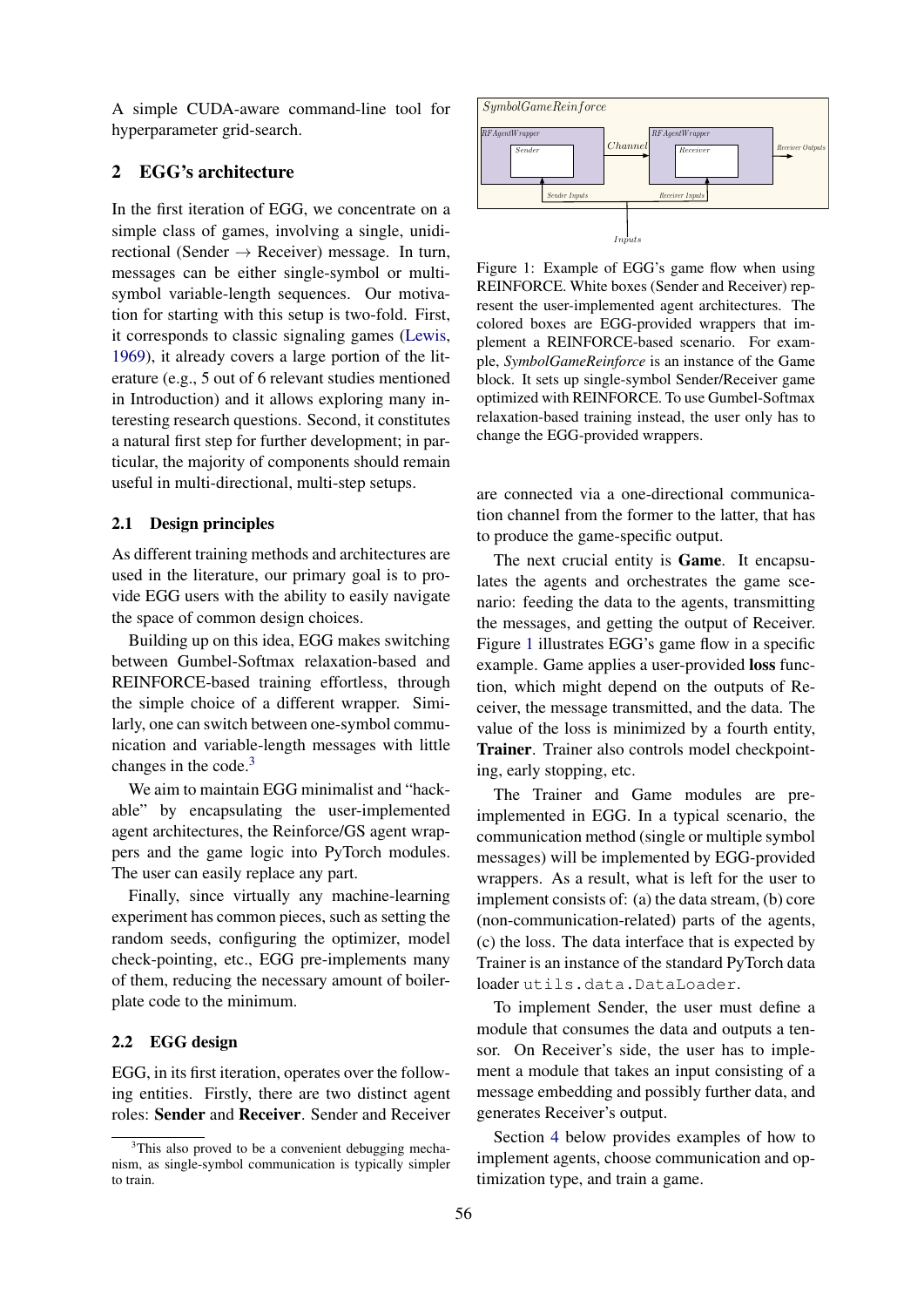<span id="page-2-3"></span>

Figure 2: MNIST game: Defining and instantiating the user-defined parts of the agents' architecture.

### 3 Optimizing the communication channel in EGG

EGG supports two widely adopted strategies for learning with a discrete channel, Gumbel-Softmax relaxation (used, e.g., by [Havrylov and Titov](#page-4-0) [\(2017\)](#page-4-0)) and REINFORCE (used, e.g., by [Lazari](#page-5-0)[dou et al.](#page-5-0) [\(2016\)](#page-5-0)). Below, we briefly review both of them.

Gumbel-Softmax relaxation is based on the Gumbel-Softmax (GS) (aka Concrete) distribution [\(Maddison et al.,](#page-5-7) [2016;](#page-5-7) [Jang et al.,](#page-5-8) [2016\)](#page-5-8), that allows to approximate one-hot samples from a Categorical distribution. At the same time, GS admits reparametrization, hence allows backpropagation-based training. Suppose that Sender produces a distribution over the vocabulary, with ith symbol having probability  $p_i$  =  $S(i<sub>s</sub>)$ . To obtain a sample from a corresponding Gumbel-Softmax distribution, we take i.i.d. samples  $q_i$  from the Gumbel (0, 1) distribution and obtain the vector  $y$  with components  $y_i$ :

$$
y_i = \frac{exp((\log p_i + g_i)/\tau)}{\sum_j exp((\log p_j + g_j)/\tau)}
$$
(1)

where  $\tau$  is the temperature hyperparameter, which controls the degree of relaxation. We treat  $y$  as a relaxed symbol representation. In the case of single-symbol communication, the embedding of  $y$  is passed to Receiver. In case of variable-length messages, the embedding is also fed into a RNN cell to generate the next symbol in the message.

As a result, if Receiver and the game loss are differentiable w.r.t. their inputs, we can get gradients of all game parameters, including those of Sender, via conventional backpropagation.

REINFORCE [\(Williams and Peng,](#page-5-13) [1991\)](#page-5-13) is a standard Reinforcement Learning algorithm. As-

sume that both agents are stochastic: Sender samples a message m, and Receiver samples its output o. Let us fix a pair of inputs,  $i_s$ ,  $i_r$ , and the ground-truth output  $l$ . Then, using the loggradient "trick", the gradient of the expectation of the loss  $L$  w.r.t. the vector of agents' parameters  $\theta = \theta_s \bigsqcup \theta_r$  is:

<span id="page-2-1"></span>
$$
\mathbb{E}_{m,\boldsymbol{o}}\left[L(\boldsymbol{o},l)\nabla_{\theta}\log\mathbb{P}(m,\boldsymbol{o}|\boldsymbol{\theta})\right]
$$
 (2)

where  $\mathbb{P}(m, o | \theta)$  specifies the joint probability distribution over the agents' outputs.

The gradient estimate is found by sampling messages and outputs. A standard trick to reduce variance of the estimator in Eq. [2](#page-2-1) is to subtract an action-independent baseline b from the optimized loss [\(Williams,](#page-5-6) [1992\)](#page-5-6). EGG uses the running mean baseline.

Importantly, the estimator in Eq. [2](#page-2-1) allows us to optimize agents even if the loss is not differentiable (e.g., 0/1 loss). However, if the loss is differentiable and Receiver is differentiable and deterministic, this can be leveraged by a "hybrid" approach: the gradient of Receiver's parameters can be found by backpropagation, while Sender is optimized with REINFORCE. This approach, a special case of gradient estimation using stochastic computation graphs as proposed by [Schulman](#page-5-14) [et al.](#page-5-14) [\(2015\)](#page-5-14), is also supported in EGG.

### <span id="page-2-0"></span>4 Implementing a game

In this Section we walk through the main steps to build a communication game in EGG. We illustrate them through a MNIST [\(LeCun et al.,](#page-5-15) [1998\)](#page-5-15) communication-based autoencoding task: Sender observes an image and sends a message to Receiver. In turn, Receiver tries to reconstruct the image. We only cover here the core aspects of the implementation, ignoring standard pre- and postprocessing steps, such as data loading. The full implementation can be found in an online tutorial.[4](#page-2-2)

We start by implementing the agents' architectures, as shown in Figure [2.](#page-2-3) Sender is passed an input image to be processed by its pre-trained vision module, and returns its output after a linear transformation. The way Sender's output will be interpreted depends on the type of communication to be used (discussed below). Receiver gets

<span id="page-2-2"></span>[https://colab.research.google.com/](https://colab.research.google.com/github/facebookresearch/EGG/blob/master/tutorials/EGG%20walkthrough%20with%20a%20MNIST%20autoencoder.ipynb) [github/facebookresearch/EGG/blob/master/](https://colab.research.google.com/github/facebookresearch/EGG/blob/master/tutorials/EGG%20walkthrough%20with%20a%20MNIST%20autoencoder.ipynb) [tutorials/EGG%20walkthrough%20with%20a%](https://colab.research.google.com/github/facebookresearch/EGG/blob/master/tutorials/EGG%20walkthrough%20with%20a%20MNIST%20autoencoder.ipynb) [20MNIST%20autoencoder.ipynb](https://colab.research.google.com/github/facebookresearch/EGG/blob/master/tutorials/EGG%20walkthrough%20with%20a%20MNIST%20autoencoder.ipynb)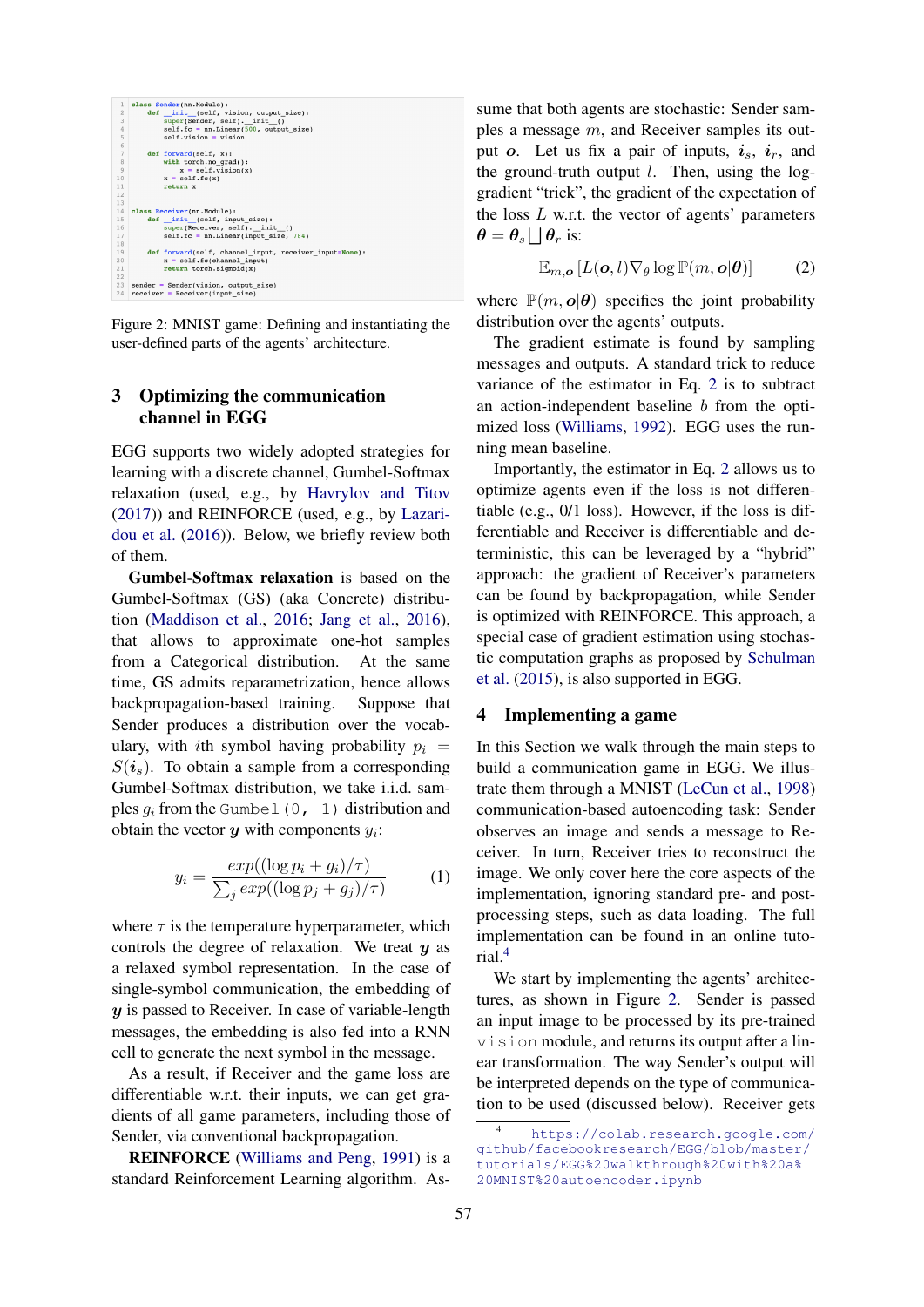<span id="page-3-0"></span>

Figure 3: MNIST game: The user can choose different communication wrappers to switch between training regimes (Gumbel-Softmax or REINFORCE) and communication type (single-symbol or variable-length messages).

<span id="page-3-1"></span>

Figure 4: MNIST game: Once the agents and the game are instantiated, the user must pass them to a Trainer, which implements the training/validation loop, checkpointing, etc.

an input from Sender and returns an image-sized output with pixels valued in [0; 1]. Again, depending on the type of channel employed, the Receiver input will have a different semantics.

In the case of one-symbol communication, Sender's output is passed through a softmax layer and its output is interpreted as the probabilities of sending a particular symbol. Hence, the output dimensionality defines the size of the vocabulary. In the case of variable-length messages, Sender's output specifies the initial hidden state of an RNN cell. This cell is then "unrolled" to generate a message, until the end-of-sequence symbol (eos) is produced or maximum length is reached. Receiver's input is an embedding of the message: either the embedding of the single-symbol message, or the last hidden state of the RNN cell that corresponds to the eos symbol.

Once Sender and Receiver are defined, the user wraps them into EGG-implemented wrappers which determine the communication and optimization scenarios. Importantly, the actual user-specified Sender and Receiver architectures can be agnostic to whether singlesymbol or variable-length communication is used; and to whether Gumbel-Softmax relaxation- or REINFORCE-based training is performed. In Figure [3](#page-3-0) we illustrate different communication/training scenarios: (a) single-symbol communication, trained with Gumbel-Softmax relaxation, (b) single-symbol communication, trained with REINFORCE, (c) variable-length communication, trained with Gumbel-Softmax relaxation, (d) variable-length communication, trained with REINFORCE.

Once the Game instance is defined, everything is ready for training. That is, the user has to pass the game instance to core.Trainer, as shown in Figure [4.](#page-3-1)

We report some results obtained with the code we just described. We used the following parameters. The vision module is a pre-trained LeNet-1 [\(LeCun et al.,](#page-5-16) [1990\)](#page-5-16) instance, the maximal message length is set to 2, the communication between the agents is done through LSTM units with hidden-size 20, vocabulary size is 10. The agents are trained with REINFORCE for 15 epochs with batch size of 32, and the loss is per-pixel crossentropy.

In Figure [5](#page-4-6) we illustrate the language that emerges in this setup. To do this, we enumerate all possible 100 two-symbol messages  $x, y$  and input them to Receiver. We report all images that Receiver produces. The eos symbol is fixed to be 0, hence if the first symbol is 0 then the second symbol is ignored (top row of Figure [5\)](#page-4-6).

Note that the first symbol  $x$  tends to denote digit identity:  $x \in \{2, 4, 7, 8, 9\}$ . In contrast, the second symbol y is either ignored ( $x \in \{4, 8\}$ ) or specifies the style of the produced digit ( $x \in$  $\{3, 7\}$ ). The second symbol has the most striking effect with  $x = 7$ , where y encodes the rotation angle of the digit 1.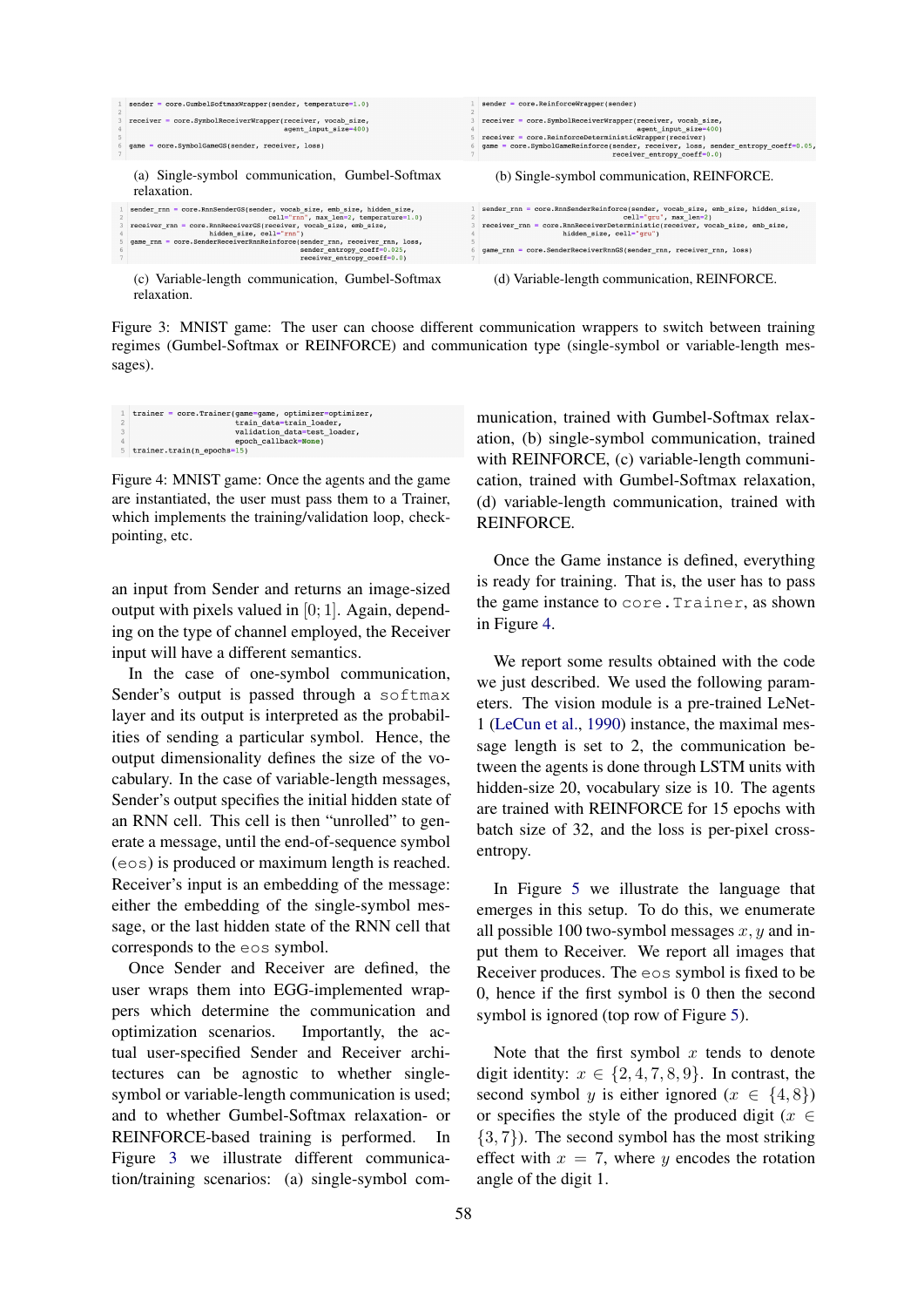<span id="page-4-6"></span>

Figure 5: The emergent code-book in the MNIST autoencoder game. After training, we feed all 100 possible two-symbol messages  $x\bar{y}$  from the size-10 vocabulary to Receiver and show the returned images. The rows iterate over the first symbol  $x$ , the columns enumerate the second symbol,  $y$ . The eos symbol has id 0.

#### 5 Some pre-implemented games

EGG contains implementations of several games. They (a) illustrate how EGG can be used to explore interesting research questions, (b) provide reference usage patterns and building blocks, (c) serve as means to ensure reproducibility of studies reported in the literature. For example, EGG incorporates an implementation of the signaling game of [Lazaridou et al.](#page-5-0) [\(2016\)](#page-5-0) and [Bouchacourt](#page-4-1) [and Baroni](#page-4-1) [\(2018\)](#page-4-1). It contains code that was recently used to study the communicative efficiency of artificial LSTM-based agents [\(Chaabouni et al.,](#page-4-7) [2019a\)](#page-4-7) and the information-minimization properties of emergent discrete codes [\(Kharitonov et al.,](#page-5-17) [2019\)](#page-5-17).[5](#page-4-8) Finally, EGG provides a pre-implemented game that allows to train agents entirely via the command line and external input/output files, without having to write a single line of Python code. We hope this will lower the learning curve for those who want to experiment with language emergence without previous coding experience.

### 6 Conclusion and future work

We introduced EGG, a toolkit for research on emergence of language in games. We outlined its main features design principles. Next, we briefly reviewed how training with a discrete communication channel is performed. Finally, we walked through the main steps for implementing a MNIST autoencoding game using EGG.

We intend to extend EGG in the following directions. First, we want to provide support for multidirection and multi-step communicative scenarios. Second, we want to add more advanced tooling for analyzing the properties of the emergent languages (such as compositionality; [Andreas](#page-4-9) [2019\)](#page-4-9). We will also continue to enlarge the set of preimplemented games, to build a library of reference implementations.

### Acknowledgments

We are grateful to Roberto Dessì and Tomek Korbak for their contributions to the EGG codebase and to Serhii Havrylov for sharing his code with us.

### **References**

- <span id="page-4-9"></span>Jacob Andreas. 2019. Measuring compositionality in representation learning. In *ICLR*, New Orleans, LA.
- <span id="page-4-1"></span>Diane Bouchacourt and Marco Baroni. 2018. How agents see things: On visual representations in an emergent language game. In *EMNLP*.
- <span id="page-4-7"></span>Rahma Chaabouni, Eugene Kharitonov, Emmanuel Dupoux, and Marco Baroni. 2019a. Anti-efficient encoding in emergent communication. *arXiv preprint arXiv:1905.12561*.
- <span id="page-4-3"></span>Rahma Chaabouni, Eugene Kharitonov, Alessandro Lazaric, Emmanuel Dupoux, and Marco Baroni. 2019b. Word-order biases in deep-agent emergent communication. In *ACL*.
- <span id="page-4-2"></span>Maxime Chevalier-Boisvert, Dzmitry Bahdanau, Salem Lahlou, Lucas Willems, Chitwan Saharia, Thien Huu Nguyen, and Yoshua Bengio. 2019. [BabyAI: First steps towards grounded language](https://openreview.net/forum?id=rJeXCo0cYX) [learning with a human in the loop.](https://openreview.net/forum?id=rJeXCo0cYX) In *International Conference on Learning Representations*.
- <span id="page-4-5"></span>Kyunghyun Cho, Bart Van Merrienboer, Caglar Gul- ¨ cehre, Dzmitry Bahdanau, Fethi Bougares, Holger Schwenk, and Yoshua Bengio. 2014. Learning phrase representations using rnn encoder-decoder for statistical machine translation. *arXiv preprint arXiv:1406.1078*.
- <span id="page-4-4"></span>Jeffrey Elman. 1990. Finding structure in time. *Cognitive Science*, 14:179–211.
- <span id="page-4-0"></span>Serhii Havrylov and Ivan Titov. 2017. Emergence of language with multi-agent games: Learning to communicate with sequences of symbols. In *NIPS*.

<span id="page-4-8"></span><sup>5</sup>A small illustration can be run in Google Colaboratory: [https://colab.research.google.](https://colab.research.google.com/github/facebookresearch/EGG/blob/master/egg/zoo/language_bottleneck/mnist-style-transfer-via-bottleneck.ipynb) [com/github/facebookresearch/EGG/blob/](https://colab.research.google.com/github/facebookresearch/EGG/blob/master/egg/zoo/language_bottleneck/mnist-style-transfer-via-bottleneck.ipynb) [master/egg/zoo/language\\_bottleneck/](https://colab.research.google.com/github/facebookresearch/EGG/blob/master/egg/zoo/language_bottleneck/mnist-style-transfer-via-bottleneck.ipynb) [mnist-style-transfer-via-bottleneck.](https://colab.research.google.com/github/facebookresearch/EGG/blob/master/egg/zoo/language_bottleneck/mnist-style-transfer-via-bottleneck.ipynb) [ipynb](https://colab.research.google.com/github/facebookresearch/EGG/blob/master/egg/zoo/language_bottleneck/mnist-style-transfer-via-bottleneck.ipynb).